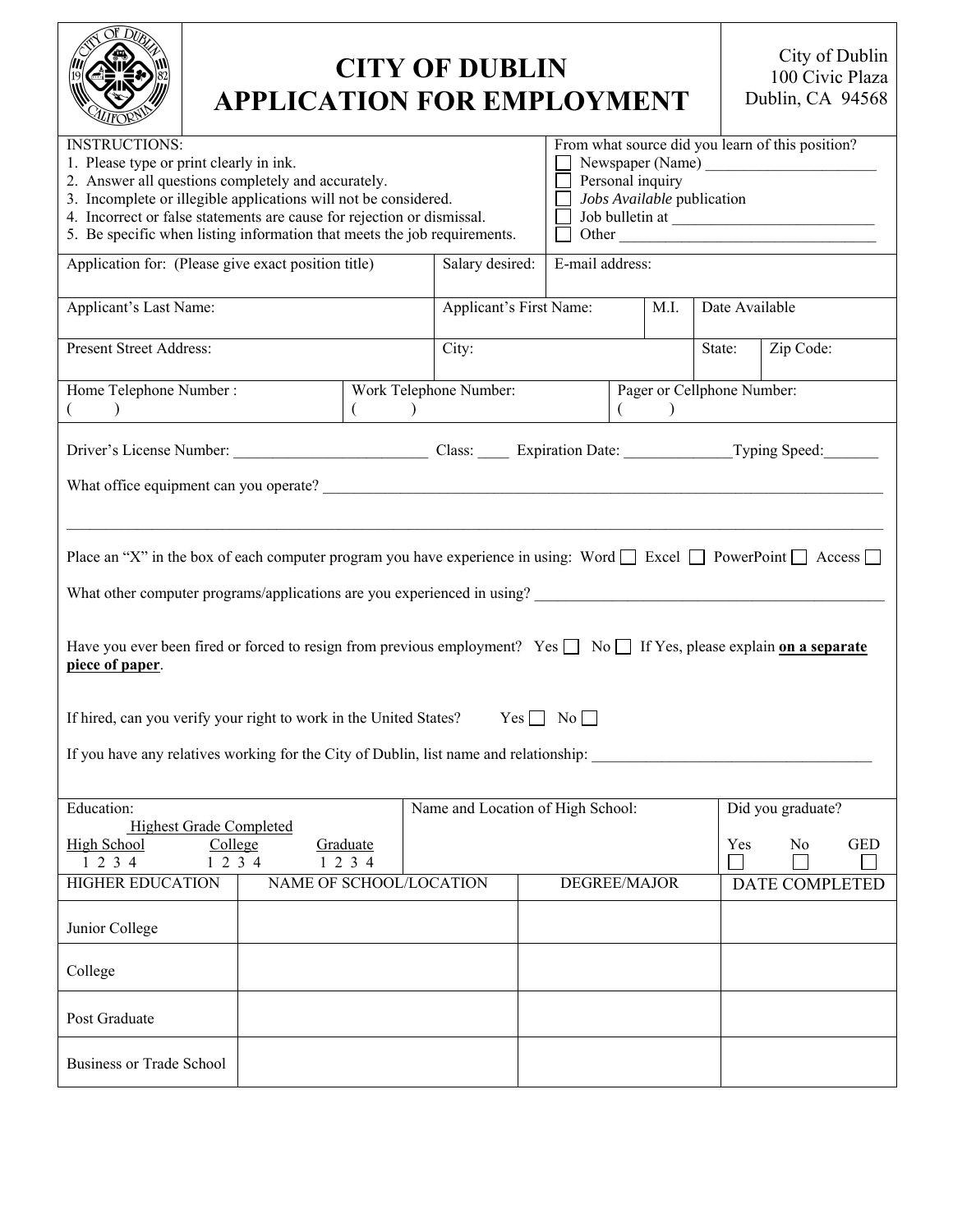EMPLOYMENT HISTORY –T**he following sections must be filled out completely, and signed**. **DO NOT attach a resume as a substitute**. Begin with present or most recent experience and account for ALL time during the past 10 years. Use additional sheets if necessary. Voluntary non-paid experience will be accepted if job-related.

|                                       |                                                                                                                                                                                                                                                                                                                                                                                             |                  |                         | Title of Your Position:                                     |                      | Full-Time<br>Part-Time            |
|---------------------------------------|---------------------------------------------------------------------------------------------------------------------------------------------------------------------------------------------------------------------------------------------------------------------------------------------------------------------------------------------------------------------------------------------|------------------|-------------------------|-------------------------------------------------------------|----------------------|-----------------------------------|
|                                       |                                                                                                                                                                                                                                                                                                                                                                                             | $\overline{Yrs}$ | $\overline{\text{Mos}}$ | Duties of Your Position:                                    |                      |                                   |
| EMPLOYER:                             |                                                                                                                                                                                                                                                                                                                                                                                             |                  |                         |                                                             |                      |                                   |
| <b>ADDRESS:</b>                       | <u> 2000 - Andrea Andrews, amerikansk politik (</u>                                                                                                                                                                                                                                                                                                                                         |                  |                         |                                                             |                      |                                   |
| CITY, STATE, ZIP:                     |                                                                                                                                                                                                                                                                                                                                                                                             |                  |                         |                                                             |                      |                                   |
| <b>SUPERVISOR'S</b>                   |                                                                                                                                                                                                                                                                                                                                                                                             |                  |                         |                                                             |                      |                                   |
| NAME & TITLE:                         |                                                                                                                                                                                                                                                                                                                                                                                             |                  |                         | Reasons for leaving or wanting to leave:                    | Salary:              |                                   |
| TELEPHONE:                            | $\begin{picture}(150,10) \put(0,0){\dashbox{0.5}(10,0){ }} \put(15,0){\circle{10}} \put(15,0){\circle{10}} \put(15,0){\circle{10}} \put(15,0){\circle{10}} \put(15,0){\circle{10}} \put(15,0){\circle{10}} \put(15,0){\circle{10}} \put(15,0){\circle{10}} \put(15,0){\circle{10}} \put(15,0){\circle{10}} \put(15,0){\circle{10}} \put(15,0){\circle{10}} \put(15,0){\circle{10}} \put(15$ |                  |                         | Number of People You Supervised:                            |                      | $\frac{\text{se}}{\text{se}}$ per |
|                                       |                                                                                                                                                                                                                                                                                                                                                                                             |                  |                         | Title of Your Position:                                     |                      | Full-Time                         |
|                                       |                                                                                                                                                                                                                                                                                                                                                                                             |                  | $M$ os                  | Duties of Your Position:                                    |                      | Part-Time                         |
| EMPLOYER:                             |                                                                                                                                                                                                                                                                                                                                                                                             |                  |                         |                                                             |                      |                                   |
| ADDRESS:                              | <u> 2002 - Jan James James Barnett, amerikansk politik (</u>                                                                                                                                                                                                                                                                                                                                |                  |                         |                                                             |                      |                                   |
|                                       |                                                                                                                                                                                                                                                                                                                                                                                             |                  |                         |                                                             |                      |                                   |
| <b>SUPERVISOR'S</b>                   |                                                                                                                                                                                                                                                                                                                                                                                             |                  |                         |                                                             |                      |                                   |
|                                       |                                                                                                                                                                                                                                                                                                                                                                                             |                  |                         | Reasons for leaving or wanting to leave:                    | Salary:              |                                   |
| TELEPHONE:                            | $\begin{picture}(20,10) \put(0,0){\line(1,0){10}} \put(15,0){\line(1,0){10}} \put(15,0){\line(1,0){10}} \put(15,0){\line(1,0){10}} \put(15,0){\line(1,0){10}} \put(15,0){\line(1,0){10}} \put(15,0){\line(1,0){10}} \put(15,0){\line(1,0){10}} \put(15,0){\line(1,0){10}} \put(15,0){\line(1,0){10}} \put(15,0){\line(1,0){10}} \put(15,0){\line(1$                                         |                  |                         |                                                             |                      |                                   |
|                                       |                                                                                                                                                                                                                                                                                                                                                                                             |                  |                         | Number of People You Supervised:<br>Title of Your Position: |                      |                                   |
|                                       |                                                                                                                                                                                                                                                                                                                                                                                             |                  |                         |                                                             |                      | Full-Time<br>Part-Time            |
| EMPLOYER:                             |                                                                                                                                                                                                                                                                                                                                                                                             |                  | $\overline{\text{Mos}}$ | Duties of Your Position:                                    |                      |                                   |
| <b>ADDRESS:</b>                       |                                                                                                                                                                                                                                                                                                                                                                                             |                  |                         |                                                             |                      |                                   |
|                                       |                                                                                                                                                                                                                                                                                                                                                                                             |                  |                         |                                                             |                      |                                   |
| <b>SUPERVISOR'S</b>                   |                                                                                                                                                                                                                                                                                                                                                                                             |                  |                         |                                                             |                      |                                   |
|                                       |                                                                                                                                                                                                                                                                                                                                                                                             |                  |                         |                                                             |                      |                                   |
| TELEPHONE:                            | $\overline{\phantom{a}}$                                                                                                                                                                                                                                                                                                                                                                    |                  |                         | Reasons for leaving or wanting to leave: Salary:            |                      |                                   |
|                                       |                                                                                                                                                                                                                                                                                                                                                                                             |                  |                         | Number of People You Supervised:                            | $\mathbb{S}$         | per                               |
| FROM: TO: TOTAL:                      |                                                                                                                                                                                                                                                                                                                                                                                             |                  |                         | Title of Your Position:                                     |                      | Full-Time<br>Part-Time            |
| EMPLOYER:                             |                                                                                                                                                                                                                                                                                                                                                                                             | Yrs              | Mos                     | Duties of Your Position:                                    |                      |                                   |
| <b>ADDRESS:</b>                       |                                                                                                                                                                                                                                                                                                                                                                                             |                  |                         |                                                             |                      |                                   |
|                                       | the control of the control of the control of the control of the control of the control of                                                                                                                                                                                                                                                                                                   |                  |                         |                                                             |                      |                                   |
|                                       |                                                                                                                                                                                                                                                                                                                                                                                             |                  |                         |                                                             |                      |                                   |
| <b>SUPERVISOR'S</b>                   |                                                                                                                                                                                                                                                                                                                                                                                             |                  |                         |                                                             |                      |                                   |
| TELEPHONE:                            |                                                                                                                                                                                                                                                                                                                                                                                             |                  |                         | Reasons for leaving or wanting to leave:                    | Salary:              |                                   |
|                                       |                                                                                                                                                                                                                                                                                                                                                                                             |                  |                         | Number of People You Supervised:                            | $\frac{\sqrt{2}}{2}$ | per                               |
| MAY WE CONTACT YOUR CURRENT EMPLOYER? |                                                                                                                                                                                                                                                                                                                                                                                             |                  |                         | <b>YES</b><br>NO                                            |                      |                                   |